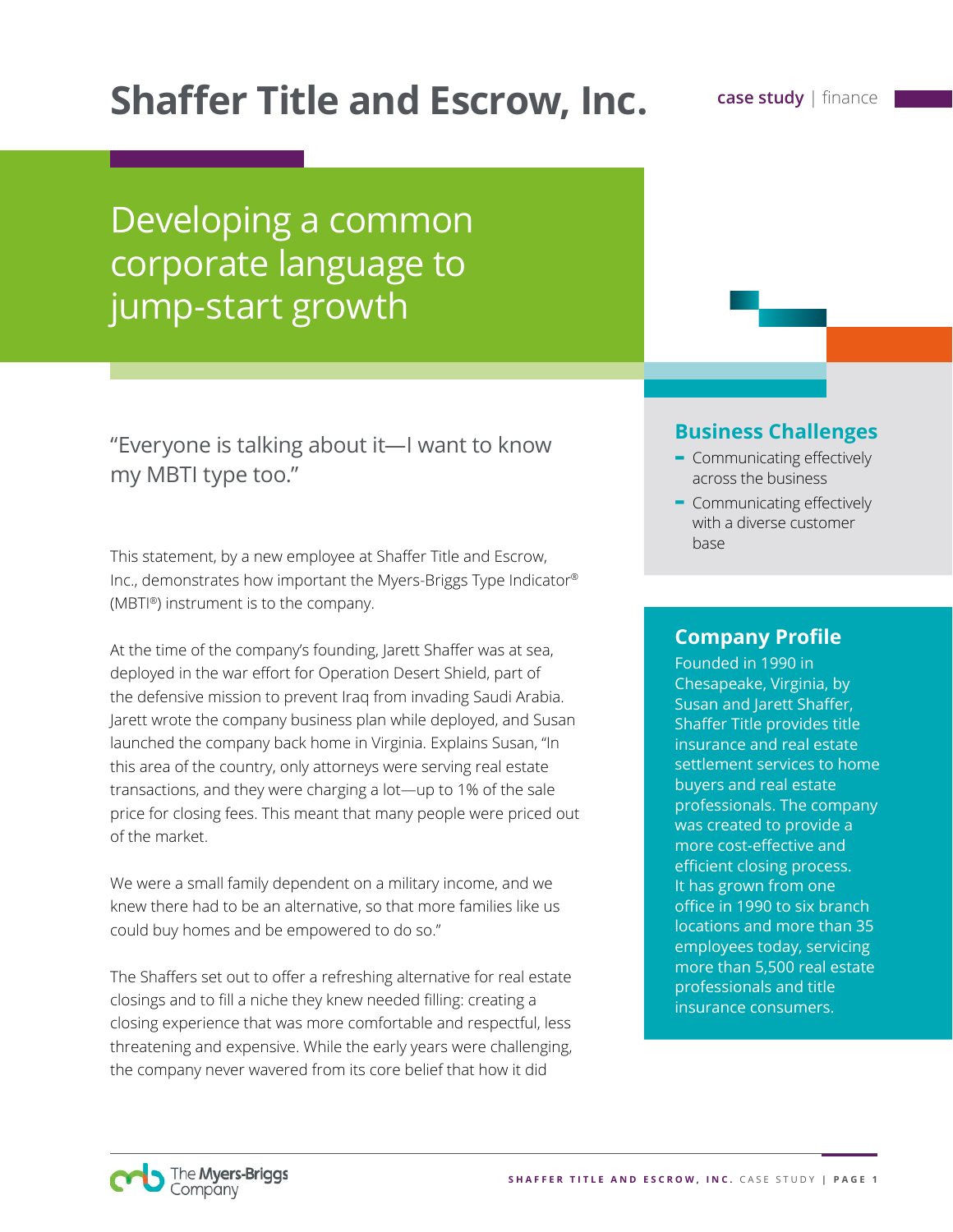business was just as important as what it did. Agents deserved to be treated as professionals, and buyers deserved to be treated with integrity and respect.

The company's brand promise is to "close smoother with Shaffer." The Shaffers built their company around three core values they feel are too often missing in business today: dependability, oldfashioned manners, and professionalism. Bottom line, says Susan, "When we say we will do something, we do it."

Once the company had its customer service offering and technology perfected, it was time to grow the business by opening new branch offices. And to do that properly, Shaffer Title knew it would need a common language to help its people talk to each another and its diverse customer base, as well as to improve teamwork and leadership. According to Susan, "Based on my research, I found that companies can fall apart quickly if they don't have that 'glue of communication' that holds them together. Without a common language, core values and promises go by the wayside."

## **Solution**

For its next stage of growth, the company turned to the Myers-Briggs® assessment—a personality inventory designed to give people information about their psychological preferences.

Susan was introduced to the MBTI tool by her daughter, who had a fascination with personality testing. As Shaffer Title began its fast-track growth in 2004, it incorporated the assessment with the assistance of The Myers-Briggs Company (formerly CPP, Inc.) focusing on executive coaching, team building, and organizational development. They collaborated to develop team-building seminars, to be held twice a year, and introduced the entire Shaffer Title team to the MBTI assessment.

After completing the assessment, employees went through a workshop on personality type and had their results interpreted. The consultant used the analogy of rooms in a house to explain the

## **Solution**

- **-** Use MBTI tool across all sites within the business
- **-** Build a common language to improve communication between colleagues and with customers

We take the time to learn how to talk to customers in the way they want to be talked to. If we hadn't found the MBTI tool, there would be no common language, no common pool of meaning—and a lack of cohesiveness in how we could grow those relationships.

**Susan Shaffer**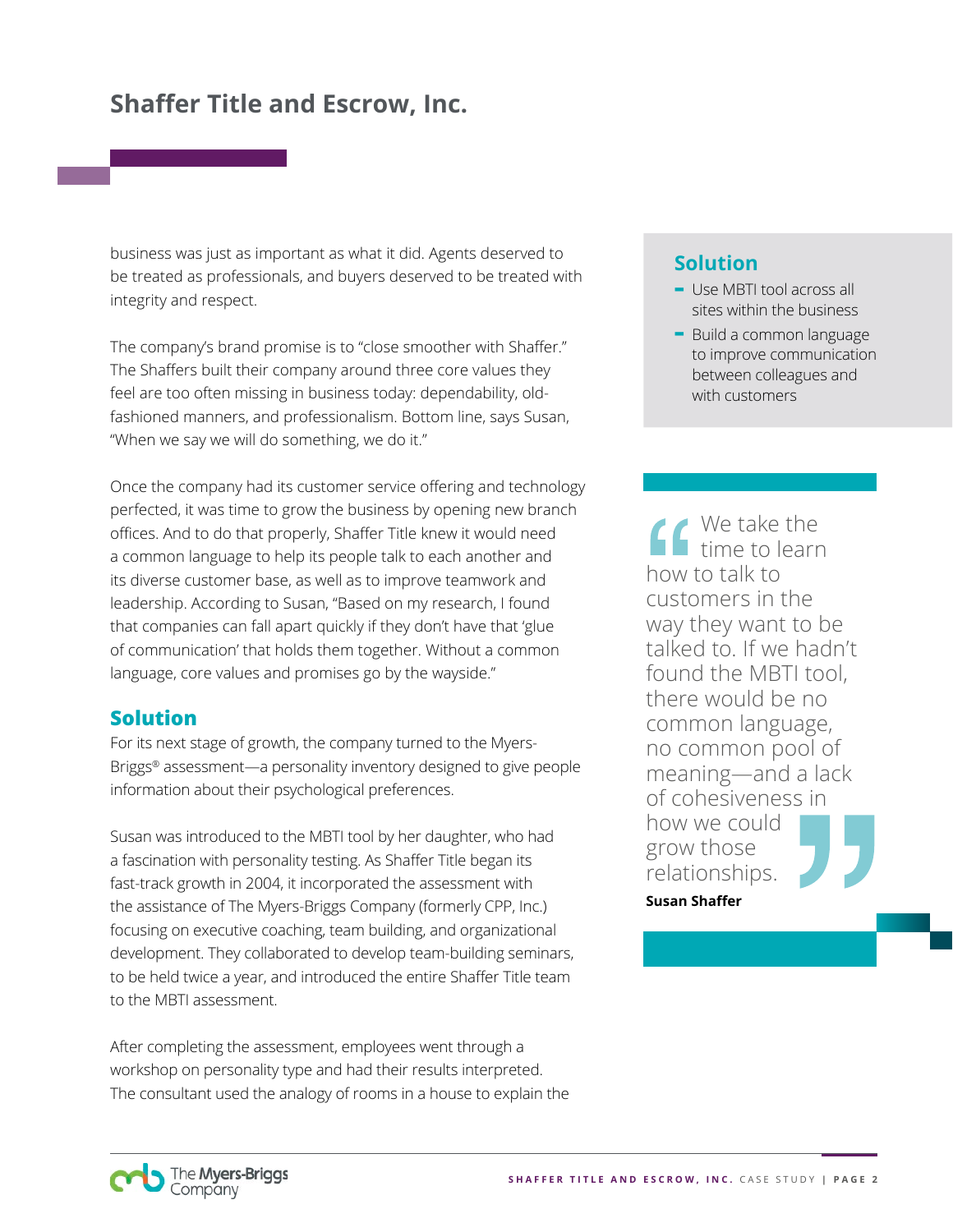16 different personality types that describe people. To make her point, she figuratively placed each employee in a different room in the house and then explained how everyone had to be comfortable walking from one room to the next—dealing with all eight of the personality preferences: Extraversion and Introversion, Sensing and Intuition, Thinking and Feeling, and Judging and Perceiving.

Since its introductory workshop, the company has continued to incorporate the MBTI framework into its off-site programs. And throughout the year, employees use the MBTI tool daily to improve communication both internally and with customers.

#### **Enhancing professional and personal lives**

What were the reactions? "Initially, our employees had a great deal of resistance to something they thought might pigeonhole or categorize them," says Susan. "They wanted to know what it meant to their jobs."

In response, Susan spent a lot of time explaining to them what psychological type was, and how it would be used ethically. She assured them it would be used to their benefit. The goal of the MBTI tool is to create an atmosphere of understanding and improved communication. It is not designed to stereotype people, or to assign good and bad characteristics. Though many factors combine to influence an individual's behavior, values, and attitudes, the MBTI description summarizes underlying patterns common to most people of that type.

"The MBTI assessment gives us a way to describe why people do what they do," explains Susan. "We have it fully integrated into our culture now. In any area of the company, at any moment in the day, you might hear someone saying, 'My Perceiving preference is off the chart today; I need to get back into focus,' or, 'I'm a Sensing type; I need more concrete information.' It has become a really valuable way for us to connect to one another. In fact, it is not a judgmental system; it is a benign, neutral way of explaining the cause and effect, or the 'why I do what I do when I do it.'"

### **Results**

- **-** MBTI instrument adopted as core element of training and development
- **-** Better 'balance' in leadership meetings because under-represented types are actively acknowledged and involved
- **-** Improved customer relations, especially during difficult conversations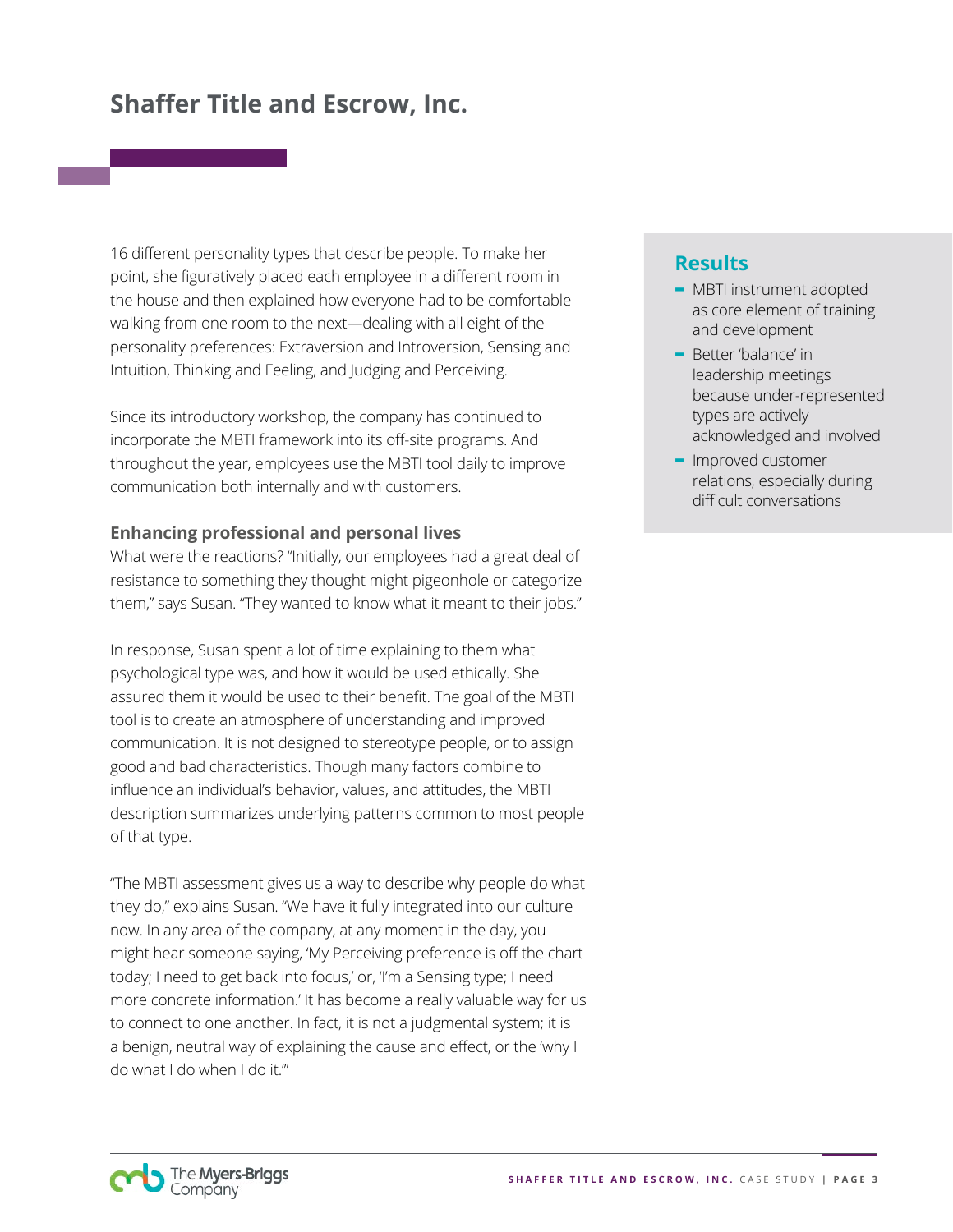Susan says the MBTI assessment is the perfect instrument for Shaffer because it mirrors the company's core values and provides benefits not just in the workplace but throughout employees' lives.

She explains, "I'm an Intuition type, and Jarett is a Sensing type. We would come to the classic clashes of not understanding where the other person was coming from, and it was inhibiting the growth of the company. Just learning the basics of 'this is how I think, this is how he thinks, and it doesn't make him right or me right' opened up understanding. And that blossoming of perception has allowed us to do many things with and for the business."

#### **Building on the MBTI assessment**

Susan has long believed that people sometimes have trouble understanding each other due to basic differences in how they take in information and make decisions about it. Once immersed in the MBTI instrument, she realized that having a clear understanding of the basics of personality type and type development would help her gain greater understanding of herself and others, and of the impact type has on daily interactions.

When the company is locked in a leadership meeting, the participants often remind themselves not to get too lopsided on the Thinking side, making decisions based solely on logic and objective analysis. They often ask for feedback from the Feeling types, who focus on values and subjective evaluation of person-centered concerns. Just as important, when they find that the Extraverts are doing all the talking, they ask the Introverts for their ideas and impressions.

Shaffer Title sees the impact every day in communications between staff members and with its diverse customers—from first-time home buyers who have just drained their savings, to empty-nesters scaling back for retirement, to real estate professionals with a range of experience levels. To ensure that the company remains true to its core values and mission—providing superior customer service, a combination of modern technology and oldfashioned standards of manners, integrity, and respect—Shaffer's employees are even beginning to "type watch" customers on the phone to improve communications.

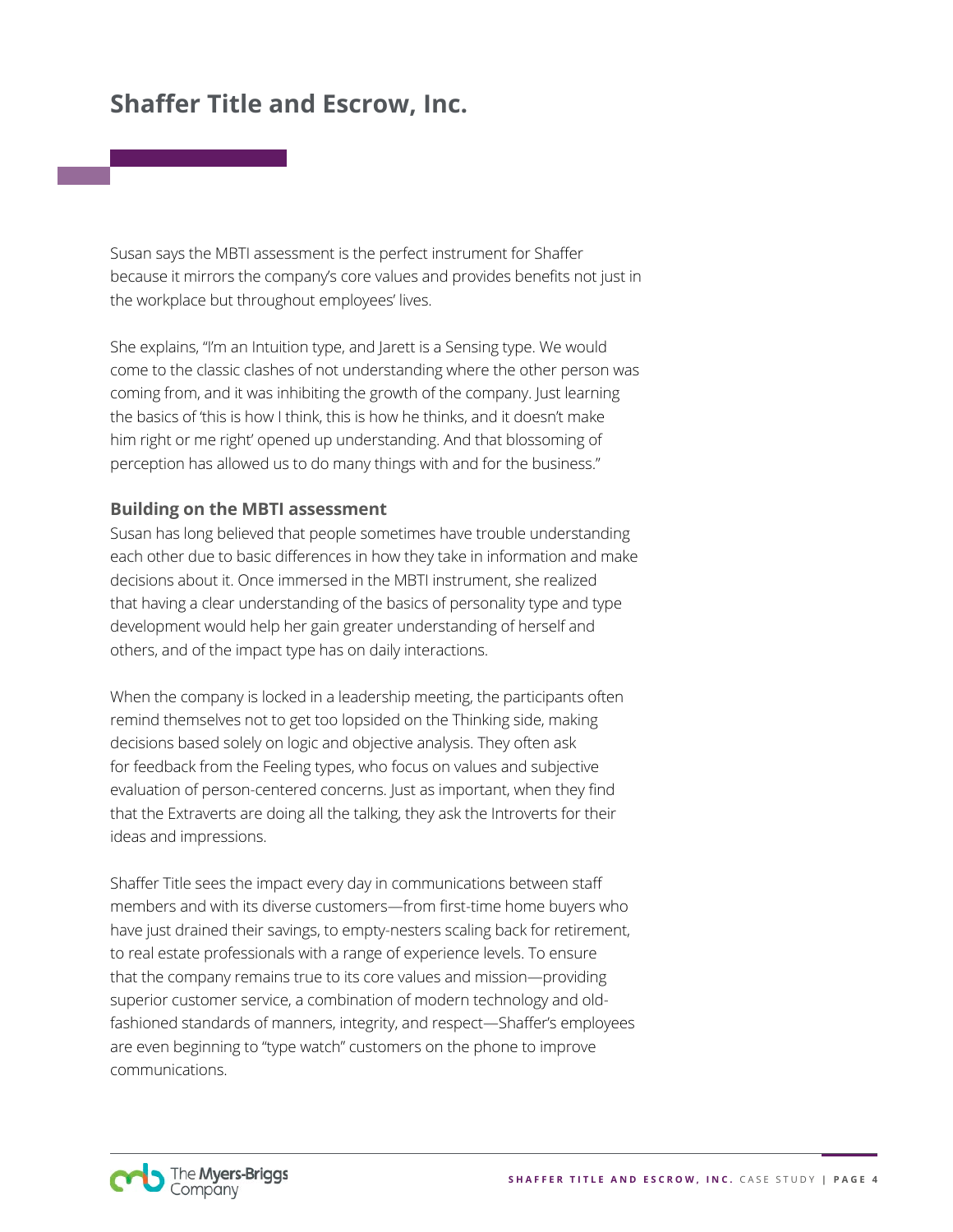Explains Susan, "We take the time to learn how to talk to customers in the way they want to be talked to. It all gets back to our focus on old-fashioned values and manners. If we hadn't found the MBTI tool, there would be no common language, no common pool of meaning—and a lack of cohesiveness in how we could grow those relationships."

## **Results**

Shaffer Title uses the MBTI instrument as a core element of its training and development program, even using type concepts to provide feedback in performance reviews. It plans to focus on developing conflict management solutions and improving productivity and job satisfaction.

Impressed with the MBTI results so far, the company plans to go on to the next level, the MBTI Step II™ assessment. Particularly effective in leadership development and executive coaching, the MBTI Step II instrument gives individuals a more detailed appreciation of their type.

Susan Shaffer sums up how the employees feel about the MBTI framework: "It has been very, very beneficial. We have received a lot of positive feedback from employees on how they use it in talking to our customers and when they are having difficult conversations. Most important, we are all learning how to talk to people so they can really hear us using type. It really does have a language around here."